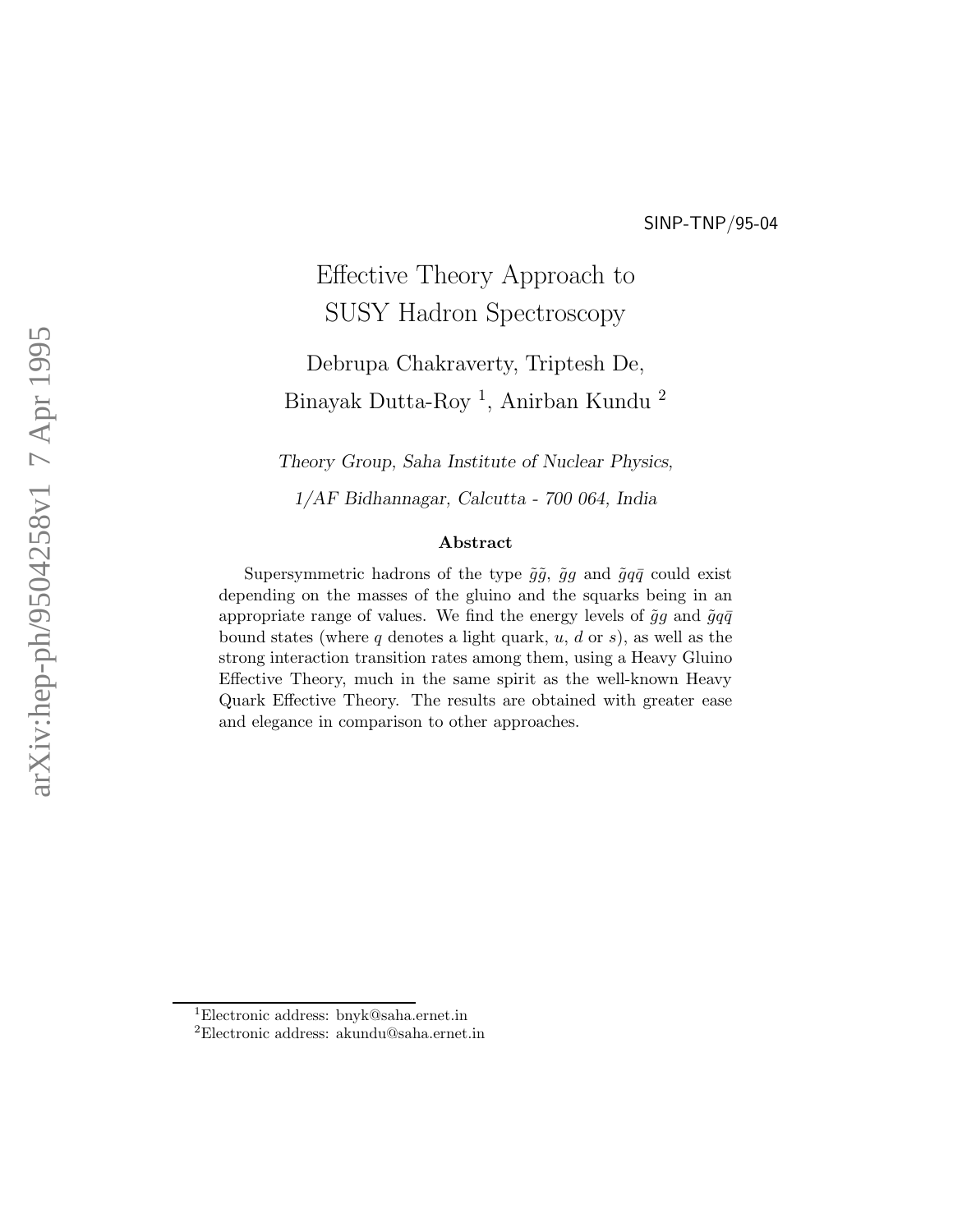#### 1. Introduction

The trend of the ever-accumulating data from precision experiments indicates that new physics beyond the Standard Model, if any, must be of a weak and decoupling nature. The prime candidate for such a theory is the Supersymmetric Standard Model, either minimal or nonminimal. A huge amount of literature [1] exists on the predicted properties and signatures of the superpartners. However, none of them have been experimentally detected so far, and one can only hope for signals from the hadronic colliders (like LHC) or  $e^+e^-$  colliders (such as LEP-200) coming into operation in the not-so-distant future.

In LHC, the most copiously produced superparticle is expected to be the gluino, due to its colour-octet nature and its dominant production mechanism via strong interaction. The gluino is also regarded as the most promising candidate to form a supersymmetric hadron. Assuming the right- and the left-handed squarks to be degenerate in mass, the most dominant decay mode of the gluino is a C-conserving 3-body one  $(\tilde{g} \to q\bar{q}\tilde{\gamma})$ . For a heavy gluino  $(m_{\tilde{g}} > 100 \text{ GeV})$ , if the squark is also heavy (such that the factor  $m_{\tilde{g}}^5/m_{\tilde{q}}^4 \leq$ 100 GeV), the decay will be suppressed by the squark propagator and, as a result, bound states involving the gluino  $(\tilde{g}\tilde{g}, \tilde{g}g, \tilde{g}q\bar{q})$  can appear in the spectra, viz., the lifetime will be long enough for a bound state to form. For a light gluino (1 GeV  $< m_{\tilde{g}} < 4$  GeV), the formation of SUSY hadrons would be a near certainty.

In this paper, we will analyse the nature of glueballino  $(\tilde{q}q)$  and meiktino  $(\tilde{g}q\bar{q})$  spectra using the framework of Heavy Gluino Effective Theory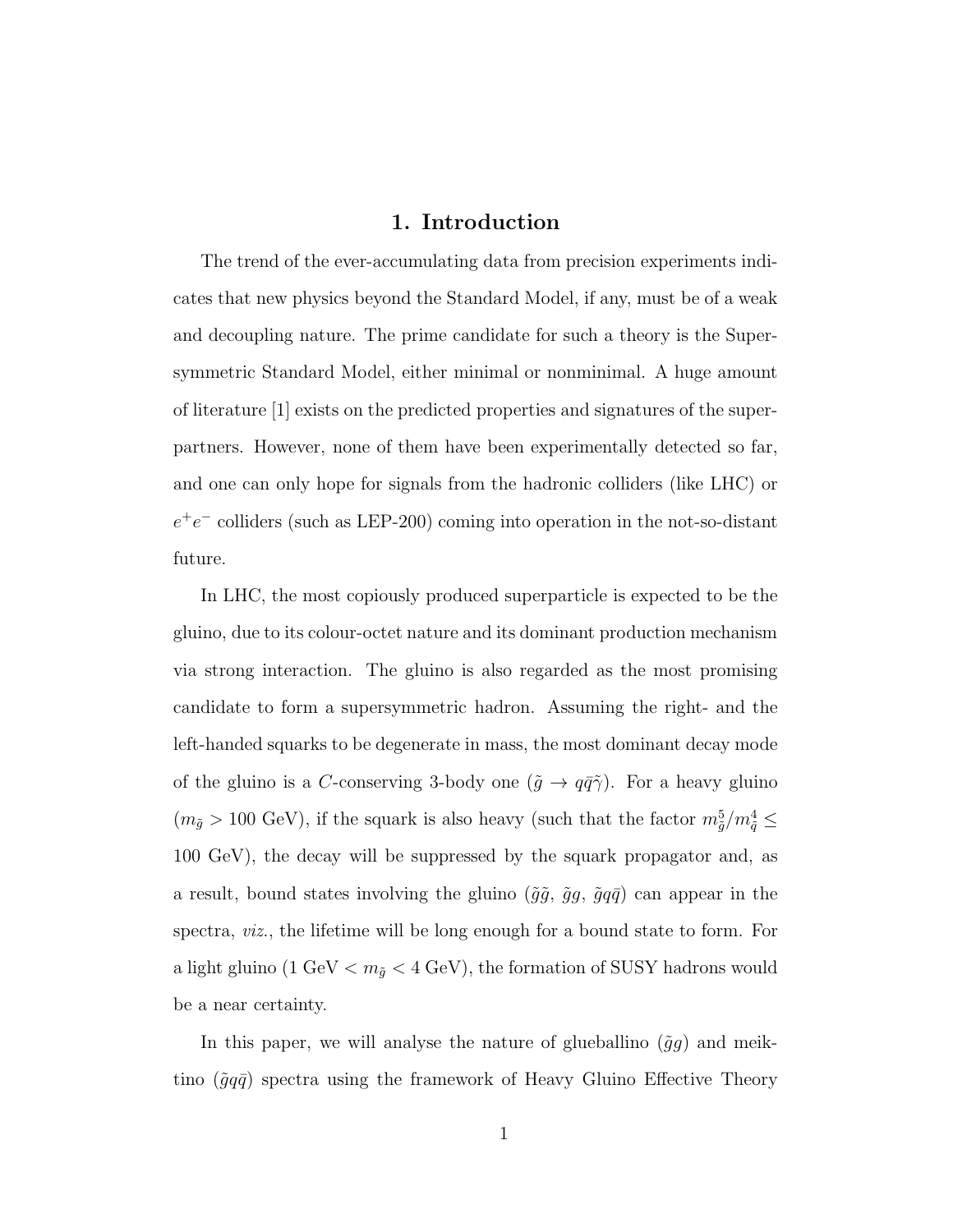(HGET) [2], which, apart from some conceptual differences outlined in the next section, is analogous to the well-studied Heavy Quark Effective Theory (HQET) [3]. The said spectra have also been analysed using the bag model [4] and the Bethe-Salpeter formalism [5]; however, we will show that one can arrive at similar, and even more predictive, results in a simpler and more elegant way using an effective theory approach.

#### 2. SUSY hadrons

Let us assume that the gluino undergoes only 3-body tree-level decay  $\tilde{g} \to q\bar{q}\tilde{\gamma}$ . The 2-body decay mode  $\tilde{g} \to g\tilde{\gamma}$  will be suppressed if the rightand left-handed squarks are degenerate in mass  $(\tilde{m}_R = \tilde{m}_L)$ . (For a light gluino  $(m_{\tilde{g}}/m_{\tilde{q}} \ll 1)$  this mode will practically be forbidden.) The total decay rate is given by [1]

$$
\Gamma(\tilde{g} \to q\bar{q}\tilde{\gamma}) = \frac{\alpha\alpha_s e_q^2}{48\pi} \frac{m_{\tilde{g}}^5}{m_{\tilde{q}}^4} \times \mathcal{P}
$$
\n(1)

where  $P$  is the phase-space factor

$$
\mathcal{P} = (1 - y^2)(1 + 2y - 7y^2 + 20y^3 - 7y^4 + 2y^5 + y^6) + 24y^3(1 - y + y^2)\ln y
$$
 (2)

with  $y = m_{\tilde{\gamma}}/m_{\tilde{g}}$ . We use the preferred value of  $y = 1/7$ . The results do not significantly change if we vary this value, or, even if we relax the earlier assumption that the 2-body mode is suppressed. Summing over all possible final-state channels involving various quark-antiquark pair, the gluino lifetime  $\tau$  comes out to be

$$
\tau = 1.2 \times 10^{-13} \text{s} \quad (m_{\tilde{g}} = 2 \text{ GeV}, m_{\tilde{q}} = 70 \text{ GeV})
$$
\n
$$
\tau = 5.5 \times 10^{-22} \text{s} \quad (m_{\tilde{g}} = 100 \text{ GeV}, m_{\tilde{q}} = 70 \text{ GeV}). \tag{3}
$$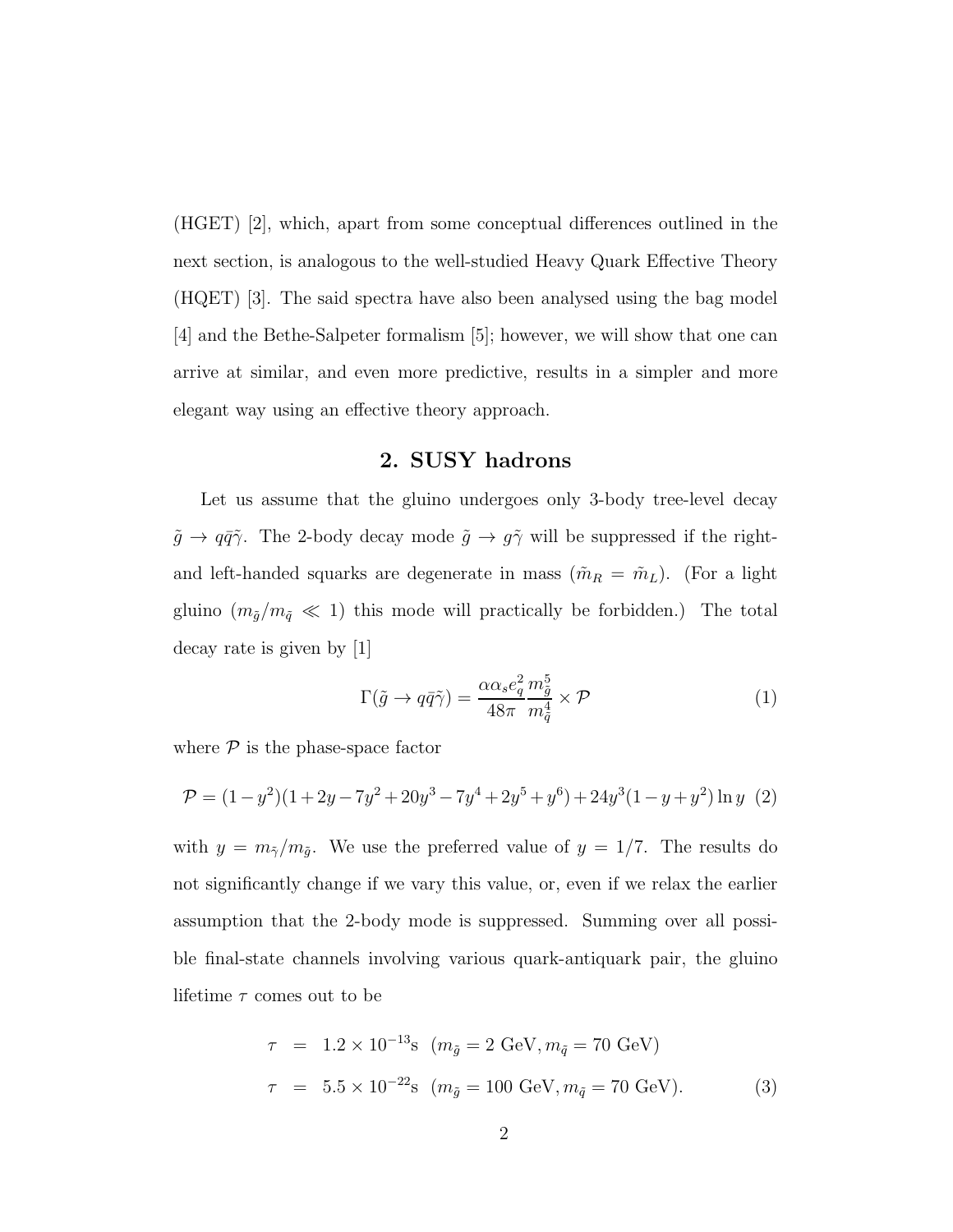As it appears that the light gluino window cannot definitively be ruled out on the basis of presently available data, we have shown one result in that regime too, where the CDF limit on  $m_{\tilde{q}}$  [6] slackens to 70 GeV. To form a bound state with lighter constituents, the components have to revolve round each other at least once, and the revolution time  $\tau_{rev}$  is given by

$$
\tau_{rev} \sim 1/\alpha_s^2 \Lambda_{QCD} = 1.6 \times 10^{-22} \text{s} \tag{4}
$$

where we have taken  $\Lambda_{QCD} = 300 \text{ MeV}$  as a measure of the 'mass' of the light constituents. For  $\tilde{g}\tilde{g}$  bound states,  $\Lambda_{QCD}$  is to be replaced by  $m_{\tilde{g}}/2$ , which reduces  $\tau_{rev}$  by one or more orders of magnitude, enhancing the probability of bound state formation. Comparing (1) with (4), one gets the condition for the formation of a bound state as

$$
m_{\tilde{g}}^5/m_{\tilde{q}}^4 \le 500 \text{ GeV}.\tag{5}
$$

Taking into account the uncertainty in  $\Lambda_{QCD}$ , one can put a much more conservative bound of 100 GeV on the RHS of (5). This enables one to see that a sizable parameter space is allowed for the existence of SUSY hadrons.

To study the spectra of the SUSY hadrons, we use the HGET framework, developed in a way similar to the usual HQET. Gluinos being Majorana particles, one cannot distinguish between the particle and the antiparticle spinor. In conventional HQET, the four-component Dirac spinor is reduced to an effective two-component one (in the zeroth order) by projecting out the positive energy part only. However, for Majorana fermions, only two independent components exist, and hence one cannot dispense with the negative energy part in the zeroth order of the effective Lagrangian. This in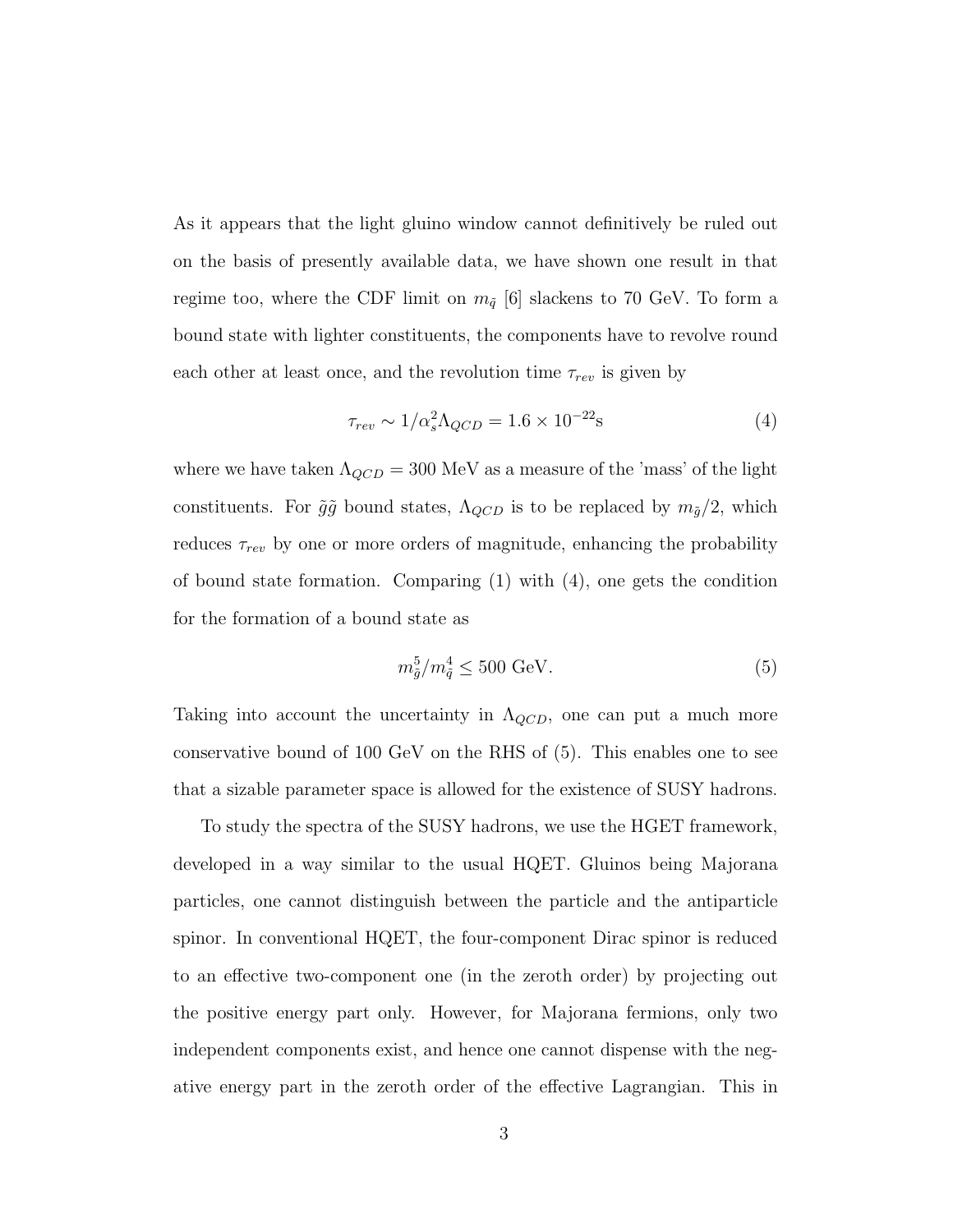turn allows the fermion number violating Green's function in the theory, both for the propagators and the vertices. In other words, whereas in HQET the negative-energy pole disappears in the limit of infinite fermion mass (in the leading order) and there is no interaction involving antiparticles, this is not so in HGET, because here one cannot differentiate between particles and antiparticles. Due to this extra complication, some of the characteristic features of the HQET are either lost or modified in HGET. For example, the spin SU(2) symmetry is lost as the relevant vertices do explicitly contain  $\gamma$ -matrices coming from the charge-conjugation operator. (We recall that the spin symmetry of HQET originates from the fact that the  $q\bar{q}g$  vertex involves the four-velocity  $v$  of the heavy particle and does not contain explicit  $\gamma$ -matrices.) This is reflected in the calculation, for example, of the elements of the anomalous dimension matrix; the extra diagrams as well as the extra vertex factors contribute to the said elements. However, the spin symmetry, is partially restored in the static limit  $v = (1, \vec{0})$ , and the elements of the anomalous dimension matrix simplify. This formulation will be developed in a subsequent paper [2], since one does not need to be concerned about these intricacies to study the spectra of SUSY hadrons. The spectra, as we will show in the next section, can be computed from a judicious comparison with the spectra of ordinary heavy hadrons. In this paper, we consider only those hadrons which consist of only one heavy gluino; thus gluinonium  $(\tilde{q}\tilde{q})$ spectroscopy will not be discussed .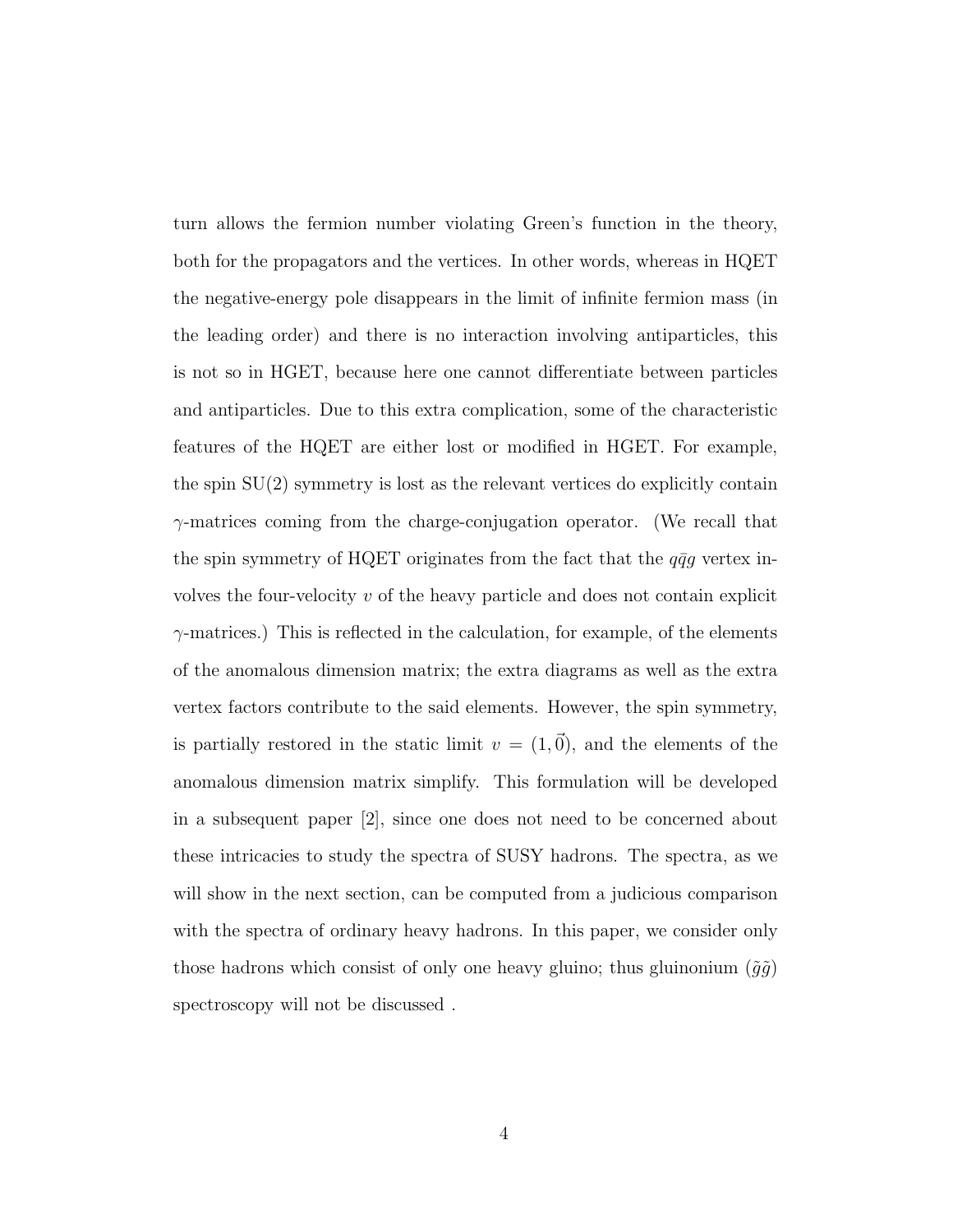#### 3. Sum rules

HQET (or HGET) can be successfully applied to find the energy levels of different hadronic states consisting of one heavy quark (gluino), modulo the uncertainty in the off-shellness scale  $\Lambda$ , which is of the order of  $\Lambda_{QCD}$ . To overcome this uncertainty, one compares the system under investigation with an already known one, and constructs sum rules for the masses [8].

Λ depends on the brown muck, i.e., lighter constituents of the bound state, including sea partons. Evidently,  $\Lambda$  is different not only for 2-body glueballino and 3-body meiktino states, but also for 1S and 1P levels of the bound states. When comparing with the known hadrons, one should take this feature into account; thus, 1S  $\tilde{g}g$  states are to be compared with 1S  $c\bar{q}$ or  $b\bar{q}$  states, while 1S  $\tilde{g}q\bar{q}$  states are to be compared with 1S cq<sub>1</sub>q<sub>2</sub> (or  $bq_1q_2$ ) states. (The same holds for 1P states.)

Being a Majorana particle, the gluino has imaginary parity, and so do meiktino and glueballino states. However, for convenience, we will denote the parity of a state as  $+(-)$  when the actual parity is  $+i(-i)$ . This does not lead to any complication, since the final decay products of  $\tilde{g}$  contain a LSP (lightest supersymmetric particle) which has imaginary intrinsic parity.

The nomenclature of states, which will be generally followed  $|5|$  is: 1S  $\tilde{g}u\bar{d}$  states labeled as  $\pi_{\tilde{g}}(\rho_{\tilde{g}}, \rho_{\tilde{g}}^*)$ , where u and  $\bar{d}$  combine to give  $J_{light} = 0$  $(J_{light} = 1)$ ;  $\rho_{\tilde{g}}$  and  $\rho_{\tilde{g}}^*$  denote the final  $J = 1/2$  and  $J = 3/2$  states (fig. 2). A similar scheme defines the  $K_{\tilde{g}}, K_{\tilde{g}}^*, K_{\tilde{g}}^{**}, \eta_{\tilde{g}}, \eta_{\tilde{g}}^{\prime}$  $\zeta_{\tilde{g}}$ ,  $\omega_{\tilde{g}}$  and  $\omega'_{\tilde{g}}$  $'_{\tilde{g}}$  states.

With the hyperfine interaction turned off, the 1S  $\tilde{g}g$  state has a mass  $m_{1S}^{(2)} = m_{\tilde{g}} + \Lambda_{1S}^{(2)}$ , where  $\Lambda_{1S}^{(2)}$ , the effective  $\Lambda$  for 2-body 1S bound states may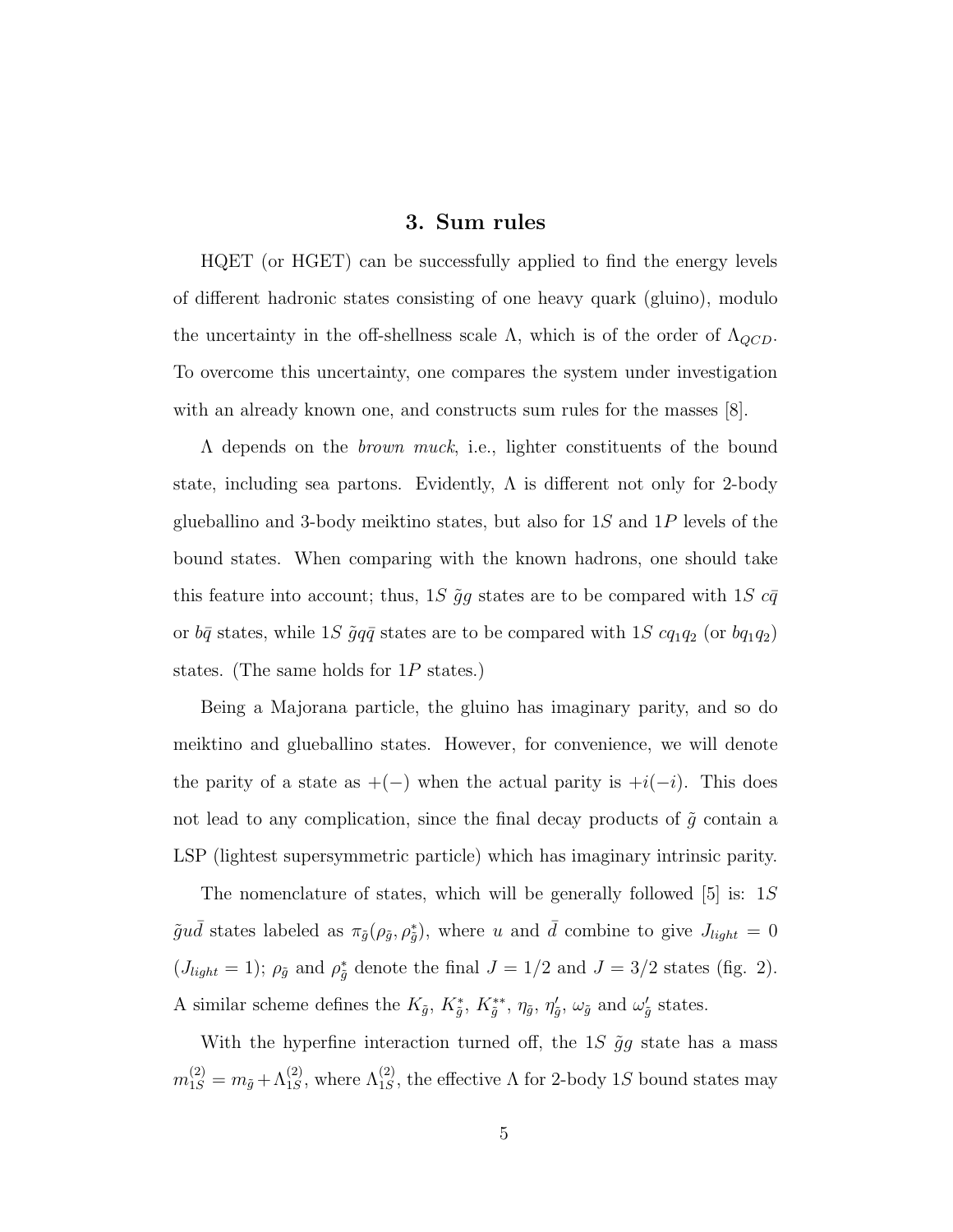be estimatedfrom the known meson masses,e.g.,

$$
\Lambda_{1S}^{(2)} = \frac{1}{4}(m_{D^0} + 3m_{D^*}) - m_c,\tag{6}
$$

and also by

$$
\Lambda_{1S}^{(2)} = \frac{1}{4}(m_{B^0} + 3m_{B^*}) - m_b,\tag{7}
$$

which can be used as a cross-check. Likewise, the 1S meiktino masses are given by  $m_{1S}^{(3)} = m_{\tilde{g}} + \Lambda_{1S}^{(3)}$ , where similarly

$$
\Lambda_{1S}^{(3)} = m_{\Lambda_c} - m_c. \tag{8}
$$

The cross-check from  $\Lambda_b$  is ineffective as it has a large uncertainty in mass [6].

Though the most efficient way to find  $\Lambda_{1P}^{(2)}$  is from the  $D_1 - D_2^*$  splitting in the case of mesons, unfortunately, the analogous quantity for the baryons is not accurately determinable due to the fact that 1P baryons are still not very well studied. However, it turns out that  $\Lambda_{1P}^{(2)}$  is nearly one order of magnitude smaller than  $\Lambda_{1S}^{(2)}$ . This is evident from the way the  $c\bar{q}$  mesons are split. Hyperfine splitting due to the spin-spin interaction being a contact one, is naturally reduced for the  $1P$  states as compared to that for the  $1S$ states, and it is the spin-orbit interaction that gives the sizable contribution to the splitting.

As for the 1S−1P splitting, HQET (or HGET) cannot indicate its magnitude; but it may be estimated from the properties of the bound-state wavefunctions. For a linear confining potential, it can be shown [9] that the splitting is constant for all hadrons of a given type (meson or baryon) as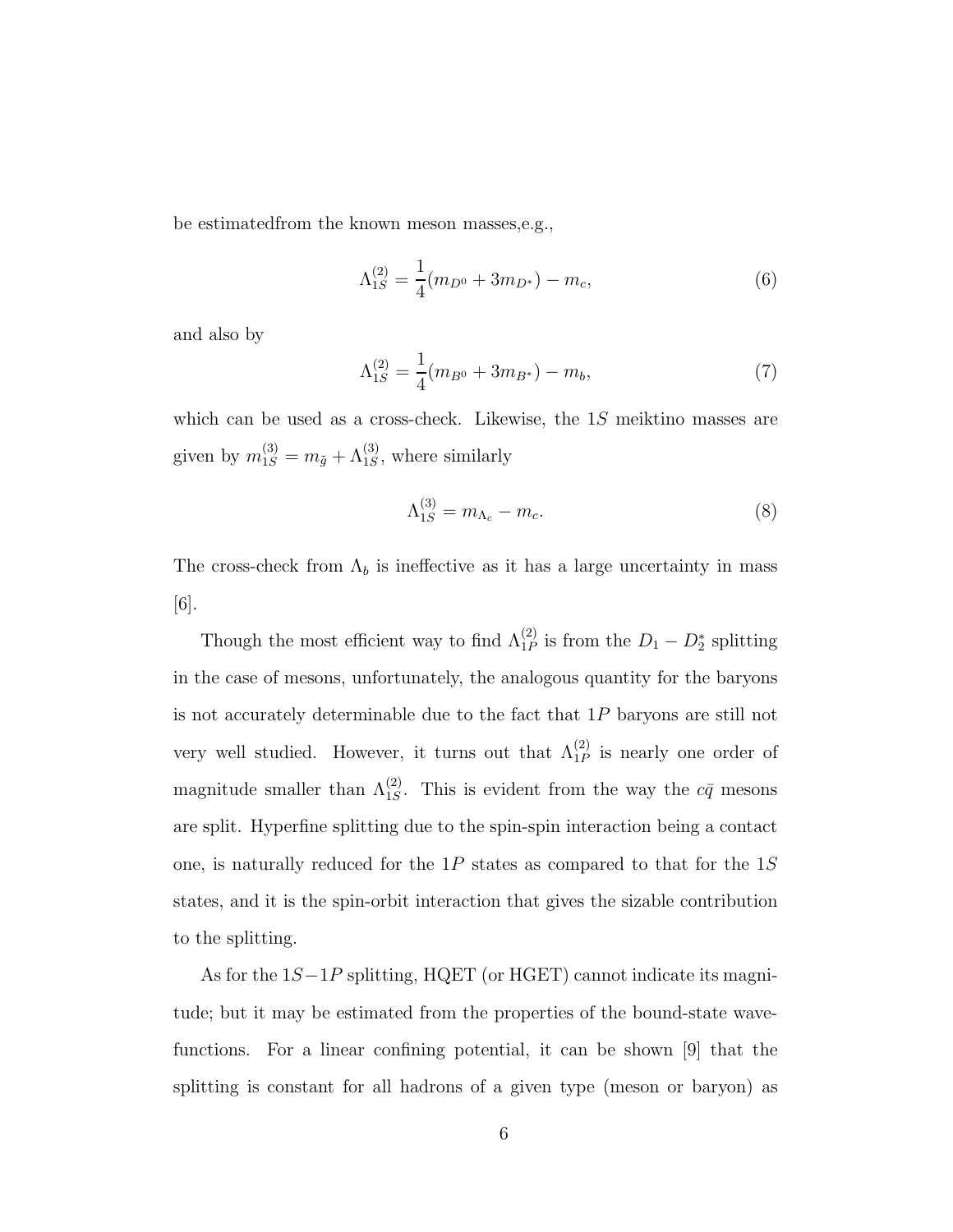long as one can neglect the mass of the brown muck compared to the heavy constituent, quark or gluino. This fact is also verified experimentally (it is well known that the size of hadrons is nearly constant). Thus, we may take the  $1S - 1P$  splitting of  $c\bar{q}$  system to be constant throughout the heavy meson spectra, the splitting of  $\Lambda_c^+(2625) - \Lambda_c^+$  to be constant throughout the heavy baryon spectra, and this may not be too unreasonable an assumption.

It is a phenomenological observation that the masses of the heavy hadrons increase by about 100 MeV when one replaces one of the u or d quarks by a s quark, and this is explained by considering the constituent quark masses. We assume this fact to be true for SUSY hadrons too.

#### 4. Spectra of the SUSY hadrons

First, let us assume that the gluino is massive enough (say,  $m_{\tilde{g}} = 200$ GeV) so that the hyperfine splitting is really negligible. The spectra is shown in fig. 1. We have assumed  $m_c = 1.4$  GeV and  $m_b = 4.7$  GeV. For  $\tilde{g}g$  spectra, the positions of the 1S levels are determined by  $\Lambda_{1S}^{(2)}$ , which is nearly 575 MeV (we have rounded off the energy levels to a 5 MeV accuracy, which is more than sufficient). However,  $\Lambda_{1S}^{(3)}$  is 885 MeV, which is reflected in the  $I = 1$ meiktino spectra. Replacing one of the first generation quarks by a s quark enhances the heavy hadron mass by 100 MeV; these are shown in the last two columns of fig. 1. The  $1S - 1P$  splittings are from ordinary mesonic and baryonic data. One notes that  $I = 0$  and  $I = 1$   $\tilde{g}u\bar{d}$  states, as is expected from HQET, are degenerate in mass.

When the hyperfine interaction is turned on, the levels are split, as shown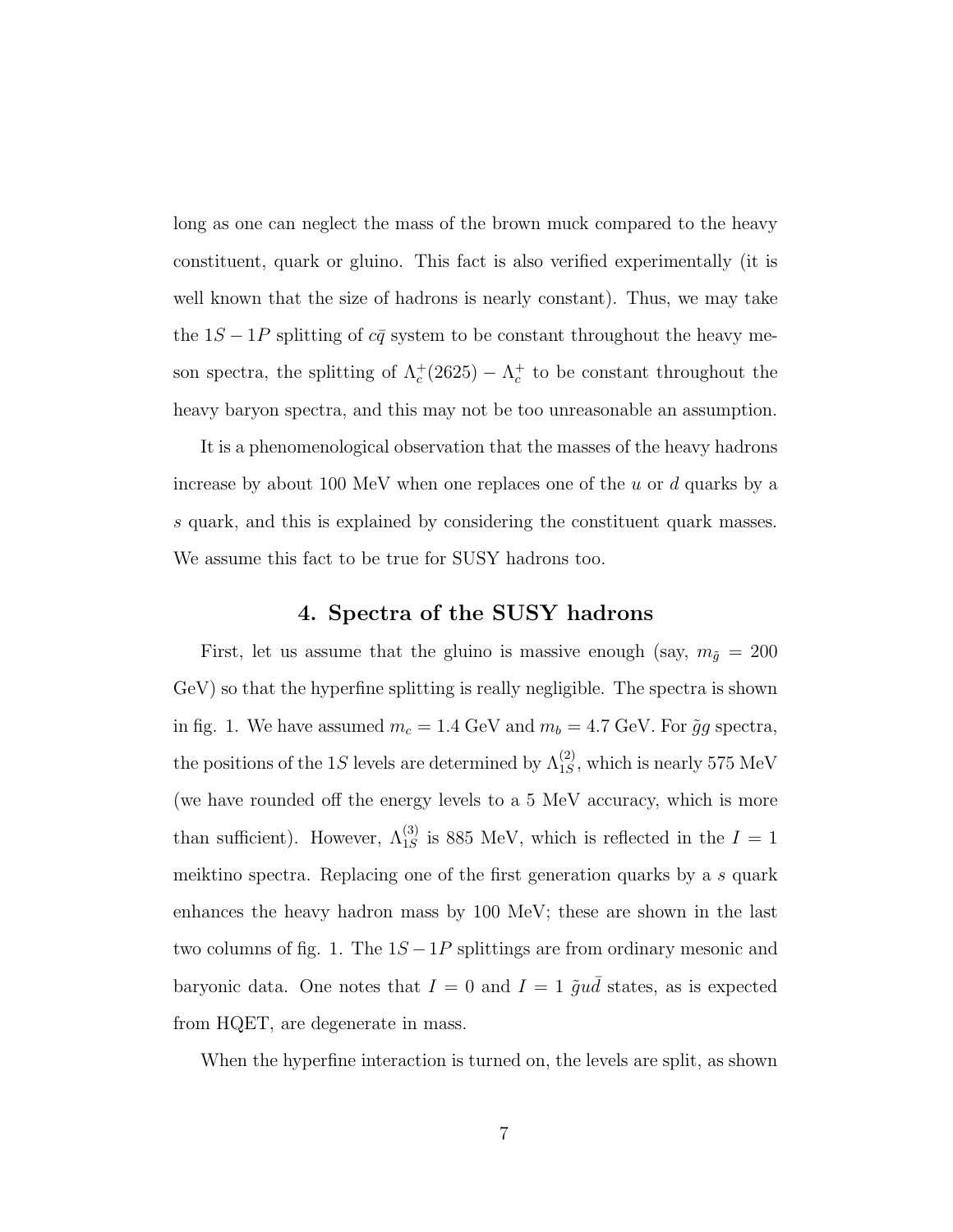in fig. 2. The point to note is that the 1P levels split very little (as  $\Lambda_{1P}$ ) is small), and even for  $m_{\tilde{g}}$  = 2 GeV, would appear as a not-too-broad band (the width being  $\sim 10$  MeV). All the 1S levels are fully resolved, even to allow strong transitions among them. Some typical strong decays (permitted by parity conservation) among the lowest lying levels are:

$$
(1)\pi_{\tilde{g}} \to (g\tilde{g})_{3/2^{+}} + \pi; \quad (2)\rho_{\tilde{g}} \to (g\tilde{g})_{3/2^{+}} + \pi;
$$
  
\n
$$
(3)\rho_{\tilde{g}}^{*} \to (g\tilde{g})_{1/2^{+}} + \pi; \quad (4)(g\tilde{g})_{5/2^{-}} \to \pi_{\tilde{g}} + \pi;
$$
  
\n
$$
(5)(g\tilde{g})_{1/2^{-}} \to \rho_{\tilde{g}} + \pi; \quad (6)(g\tilde{g})_{3/2^{-}} \to \rho_{\tilde{g}}^{*} + \pi;
$$
  
\n
$$
(7)(g\tilde{g})_{5/2^{-}} \to g\tilde{g}_{3/2^{+}} + \pi \pi; \quad (8)(g\tilde{g})_{3/2^{-}} \to g\tilde{g}_{1/2^{+}} + \pi \pi;
$$
  
\n
$$
(9)(g\tilde{g})_{1/2^{-}} \to g\tilde{g}_{1/2^{+}} + \pi \pi.
$$

With  $m_{\tilde{g}} = 200 \text{ GeV}$ , the spin-spin and the spin-orbit splittings are negligible, so that all of the above mentioned decays are kinematically allowed. For a light gluino ( $m_{\tilde{g}} = 2$  GeV, say, as in fig. 2), these splittings start to play significant roles, so that transitions 2 and 6 become kinematically forbidden. However, we stress again that the list is a typical one and by no means exhaustive.

The decay amplitude for strong decay transitions can be written in HQET as  $|3|$ 

$$
\mathcal{A}(s \to s' + J_h) = \langle || || || \rangle [(2s' + 1)(2s_l + 1)]^{1/2} (-)^{s_Q + s'_l + J_h + s} \times \begin{cases} s_Q & s'_l & s' \\ J_h & s & s_l \end{cases}
$$
(9)

where the symbols  $s, s', s_l, s_l'$  $l<sub>l</sub>$ ,  $s<sub>Q</sub>$  and  $J<sub>h</sub>$  respectively stand for total angular momentum of the initial and the final hadron, angular momentum of the light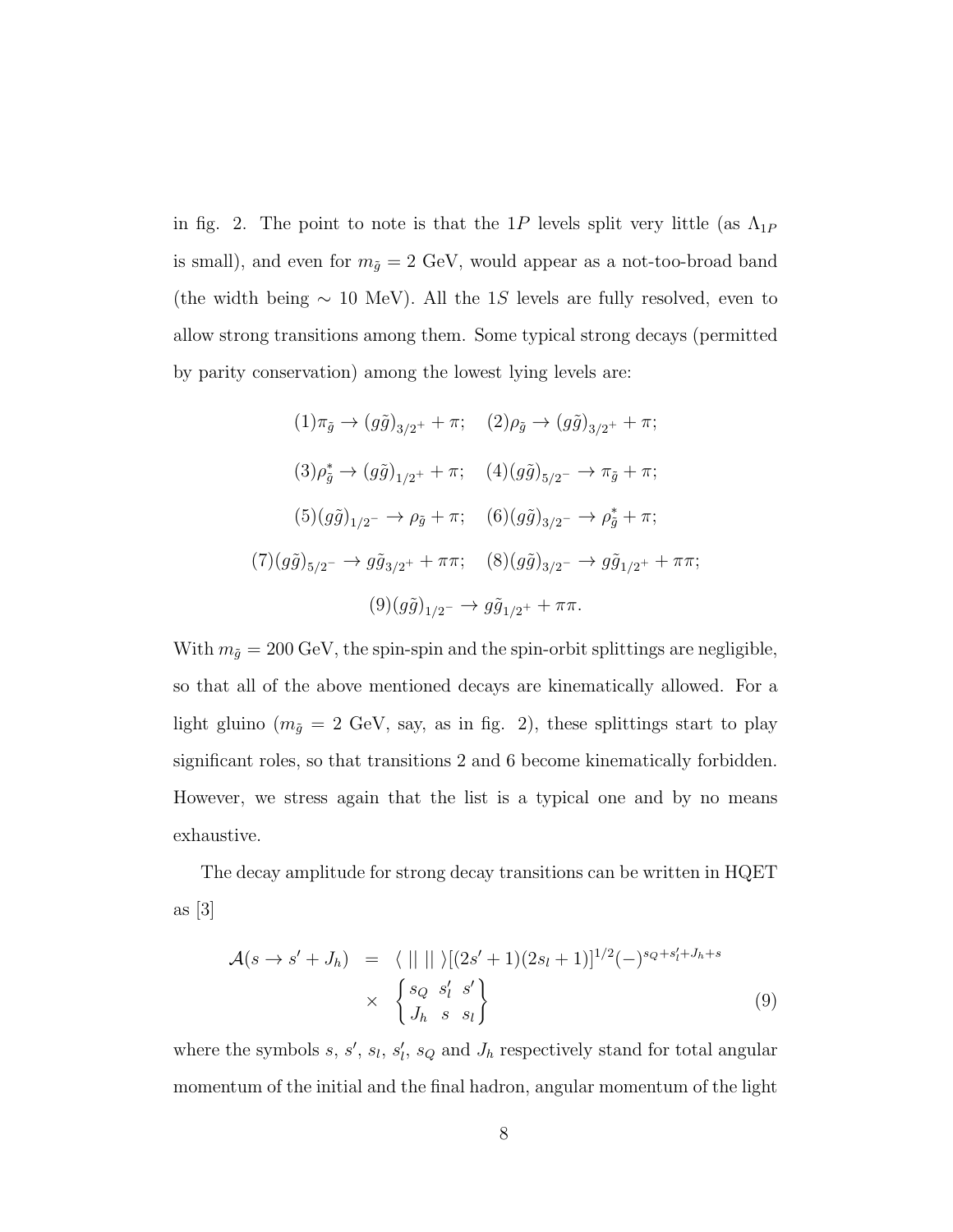degrees of freedom of the initial and the final hadron, spin of the heavy quark  $(=1/2)$  and total angular momentum of the light quanta emitted;  $\langle || || ||$ stands for the reduced matrix element. We have considered three distinct sets of transitions:  $s_l = 0$  to  $s'_l = 0$  (1 to 3); 2-body  $s_l = 1$  to  $s'_l = 0$  (4 to 6) and 3-body  $s_l = 1$  to  $s'_l = 0$  (7 to 9). The reduced matrix elements are the same within a particular set but should differ among different sets. Without taking into account the phase space factors, the reduced partial widths work out to be

$$
\Gamma_1^r : \Gamma_2^r : \Gamma_3^r = 4 : 2 : 1
$$
  
\n
$$
\Gamma_4^r : \Gamma_5^r : \Gamma_6^r = 1 : 1 : 0.6
$$
  
\n
$$
\Gamma_7^r : \Gamma_8^r : \Gamma_9^r = 1 : 0.17 : 1
$$
  
\n(10)

where the suffixes on  $\Gamma^r$  indicate the serial number of the transitions enlisted above. However, for low  $m_{\tilde{g}}$ , these results get seriously modified due to the kinematic factor of  $(|\vec{p}_{\pi}|/m_{\tilde{g}})^{2J_h+1}$  which is associated with the decay width. For large gluino mass, the kinematic factor is the same for all members in a particular set, and so the ratios remain unaltered. Still the  $J_h = 2$  decay modes (set 2) will be highly suppressed compared to  $J_h = 1$  modes (set 1) due to an extra factor of  $1/m_{\tilde{g}}^2$ . It is easier to show the results for 2-body decays; for 3-body decays one can only compute the ratios at some fixed point of the relevant Dalitz plots. For  $m_{\tilde{g}} = 2 \text{ GeV}$ , one gets

$$
\Gamma_1 : \Gamma_3 = 1 : 8.3
$$
  
\n
$$
\Gamma_4 : \Gamma_5 = 2 \times 10^{-4} : 1
$$
\n(11)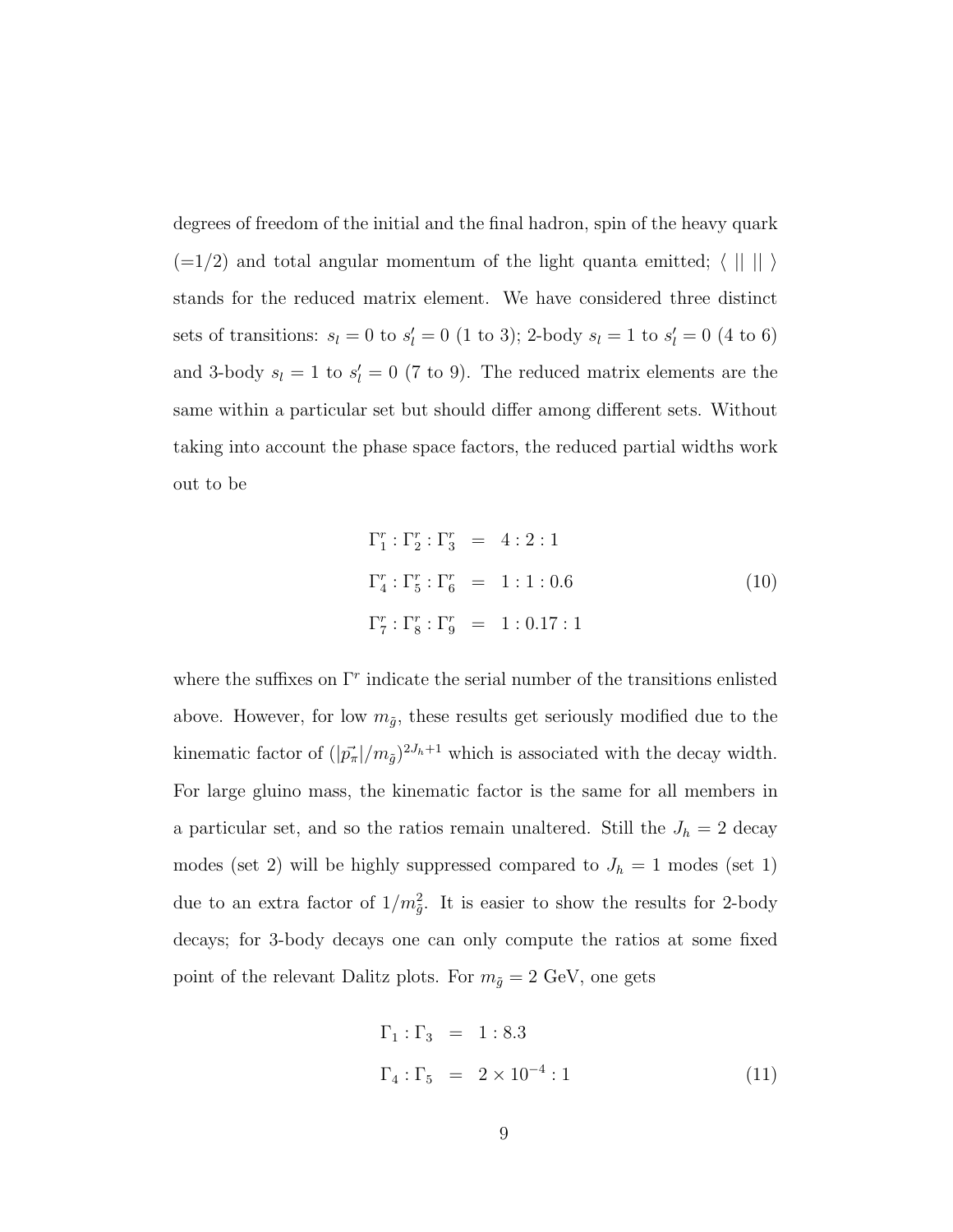which is in sharp contrast with the näive estimate of eq.  $(10)$ , and shows that some decay widths depend sensitively on  $m_{\tilde{q}}$ .

#### 5. Discussions and conclusion

In this paper, we have obtained the energy levels and the ratios of decay amplitudes of the SUSY hadrons, exploiting certain symmetries of an effective-theory approach. Essentially, we have compared the SUSY hadrons with their analogous ordinary counterparts and have eliminated, from this comparison, the unknown factors in the determination of the spectra. Of course, phenomenological inputs not directly available in HQET were also used, e.g., the fact that  $1S-1P$  splitting is nearly constant for heavy hadrons with a linearly confining potential, or the increase of mass of the heavy hadrons by approximately 100 MeV when a strange quark is substituted for a lighter one  $(u, d)$ .

The fact that the gluino is a Majorana particle hardly affects our results, since all of them were obtained in the static limit of the gluino where the spin symmetry is restored. However, we have not taken into account the QCD dressing of the spectra. Most of the QCD corrections can be taken into account with the phenomenological choice of  $\Lambda$ , as the levels of ordinary hadrons, too, undergo QCD dressing; a small part, which is really negligible, remains as the exponents of the Wilson coefficients have some Majorana contributions. This will be discussed in detail in our next paper [2].

According to us, the most impressive feature of an effective-theory approach is the simplicity and elegance with which one obtains the predictions,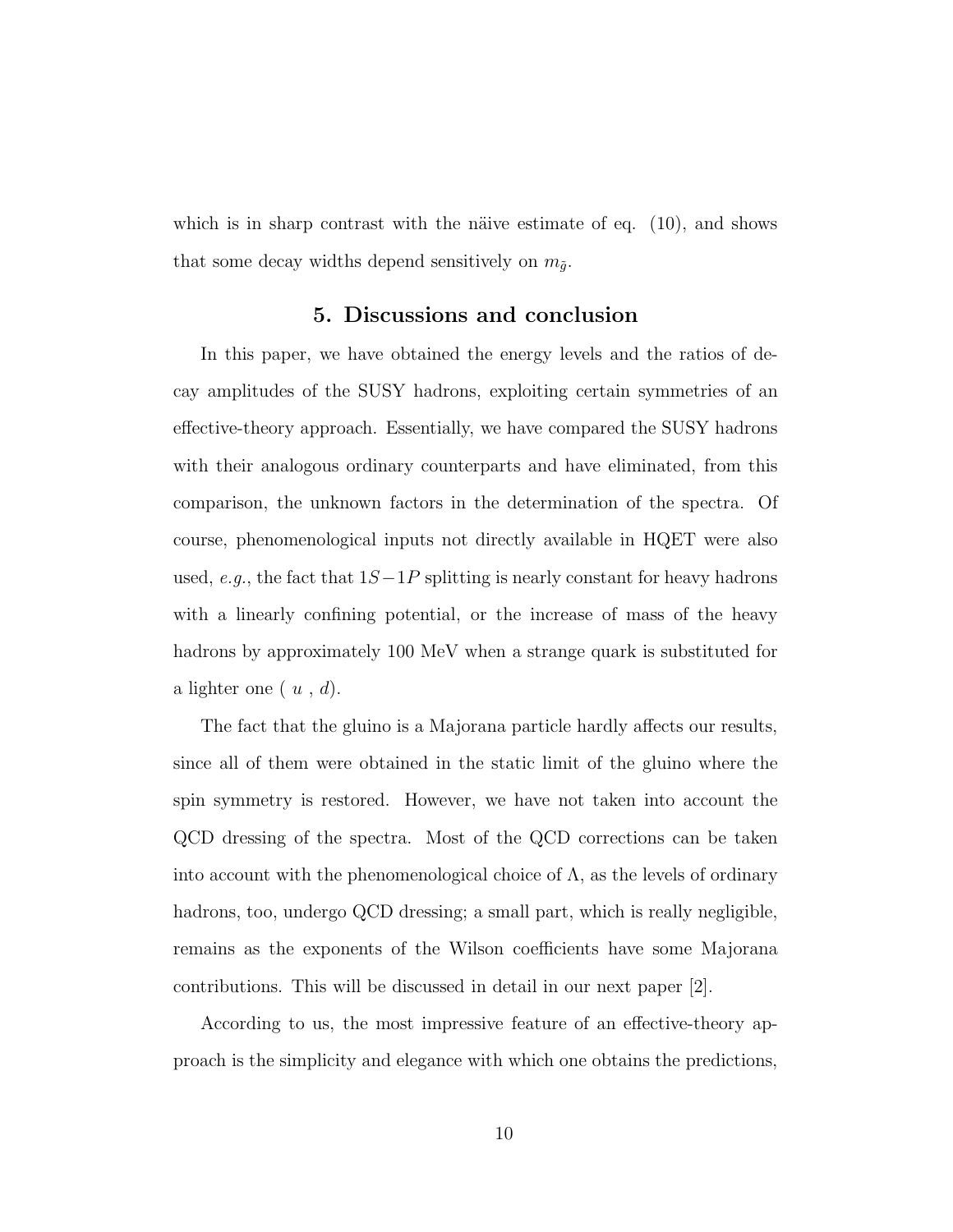compared to the other approaches. The results are also more or less in conformity with those obtained elsewhere [4, 5]. For example, the  $1S - 1P$  splitting for  $\tilde{g}g(\tilde{g}q\bar{q})$  system is 600 (300) MeV in the Bethe-Salpeter approach, while we obtain 475 (340) MeV. The parity of the 1S  $\tilde{g}g$  and 1S  $\tilde{g}q\bar{q}$  are same, as in the Bethe-Salpeter or the bag model approach (however, in the limit  $m_g \rightarrow 0$ , the bag model  $\tilde{g}g$  1S and 1P turn over, changing the parity of the ground state).

If the gluino is discovered at the future colliders, it may be possible to study these spectra. For a heavy gluino, it may also be possible to test how far the effective-theory approach can be successfully extrapolated, and how large the QCD dressing effects turn out to be. We hope that this will provide the most severe test for such an approach.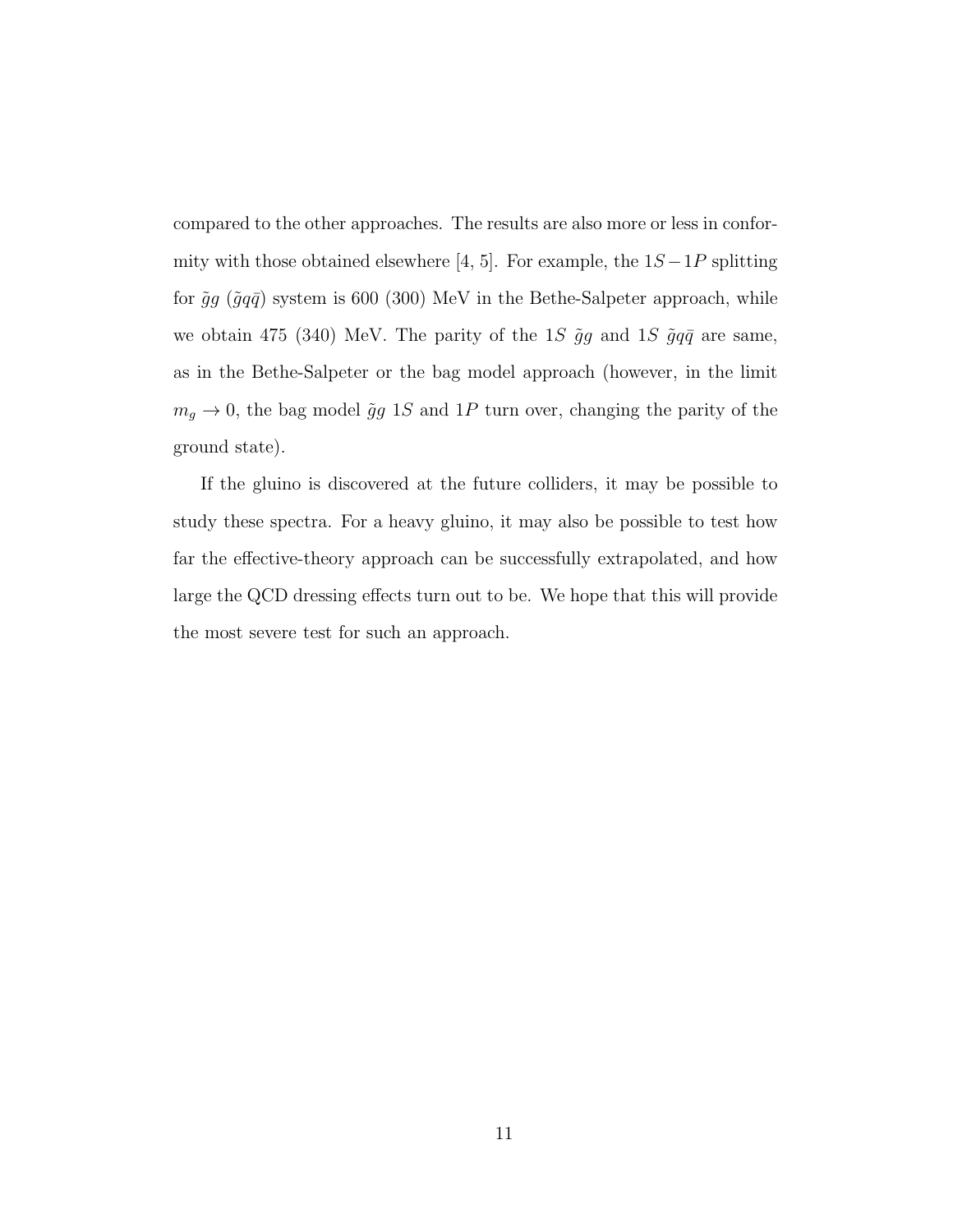## References

- [1] H.E. Haber and G.L. Kane, Phys. Rep. C117, 75 (1985), and references therein.
- [2] D. Chakraverty, T. De, B. Dutta-Roy and A. Kundu, work in progress.
- [3] M. Neubert, Phys. Rep. C245, 259 (1994); M.B. Wise, Caltech report no. CALT-68-1901 (1993).
- [4] F.E. Close and R.R. Horgan, Nucl. Phys. B164, 413 (1979).
- [5] S. Ono and A.N. Mitra, Z. Phys. C25, 245 (1984).
- [6] Review of Particle Properties, Phys. Rev. **D50**, 1173 (1994).
- [7] T. Mannel and G. Schuler, CERN report no. CERN-TH.7468/94.
- [8] U. Aglietti, Phys. Lett. **B281**, 341 (1993).
- [9] J.L. Rosner, EFI report no. EFI 84/33 (1984)